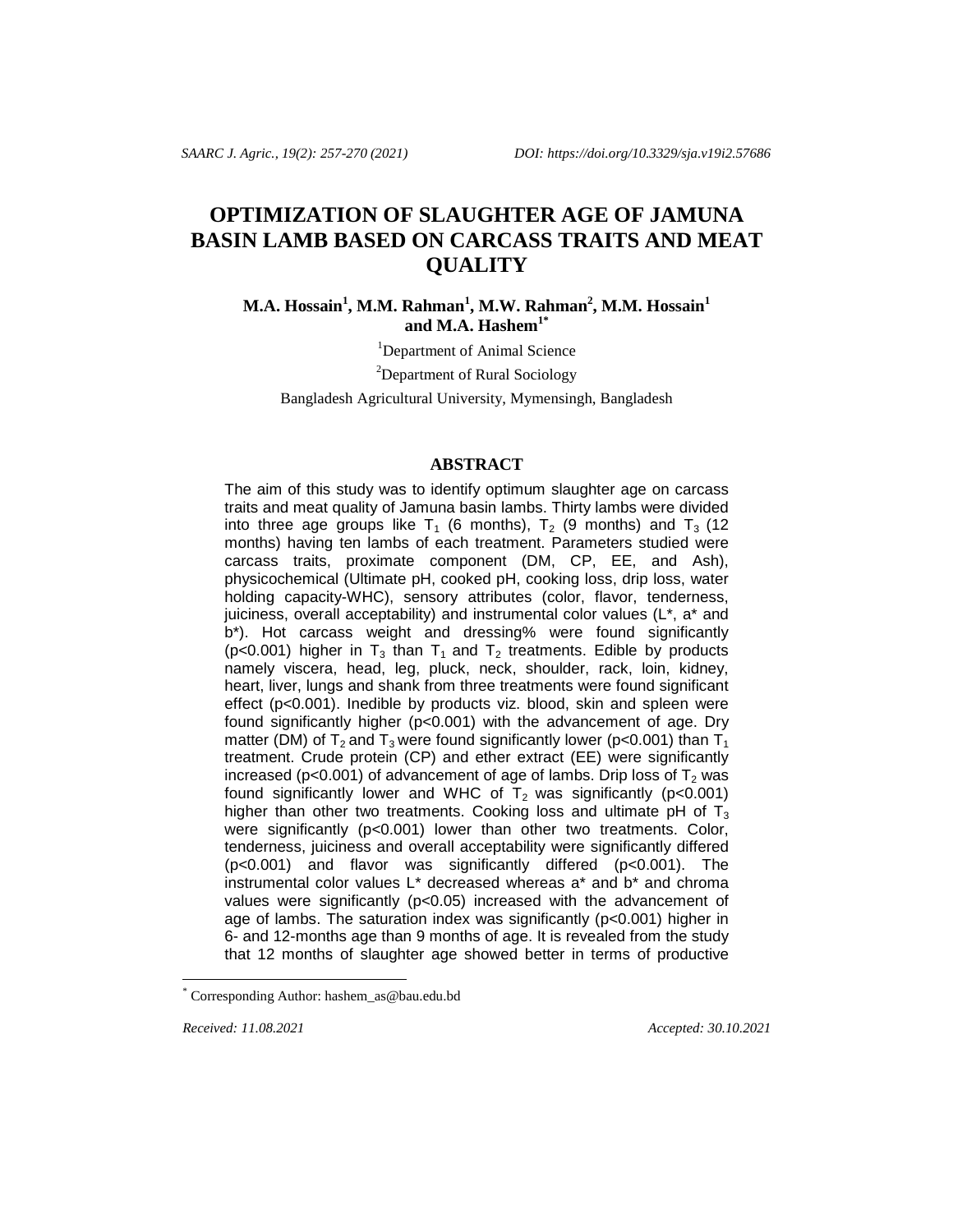and meat quality traits. Therefore, 12 months of age may be recommended as optimum slaughter age for Jamuna basin lambs.

**Keywords:** Carcass traits, Jamuna basin lambs, Physicochemical quality, Sensory traits, Slaughter age

#### **INTRODUCTION**

Sheep is one of the important small ruminant species which is widely distributed throughout the world providing meat and wool. This species is widely adapted to different climatic condition and is found all livestock production system (Berihulay, 2019). Good nutrition and management play a significant role on sheep production (Sarker et al., 2017; Hossain et al., 2018a; Hossain et al., 2021). During last twelve years sheep population increased 2.5 times, with annual growth rate of 5% (Rana et al., 2014; Murshed et al., 2014). Lamb is softer than chevon which easily digests (Haque et al., 2020). Sheep are tolerant to disease in the humid and sub-humid tropics. Sheep rearing is directly involved with poverty alleviation, employment generation and good quality nutrients supply. Most of the sheep are indigenous, with few crossbreds and are capable of bi-annual lambing and multiple births (Rashid et al., 2013; Hossain et al., 2018b). The characteristics of Jamuna basin lamb is small body size (male-18.25 kg, female-15.22 kg) which is widely distributed at Tangail, Sirajganj, Gaibandha, Sherpur, Jamalpur, Mymensingh and Dhaka specially, both sides of Jamuna River in Bangladesh. It has creamy white wool all over the body but head and belly contain black wool. Less wool found in legs and belly (Hashem et al., 2020). It is a prolific variety of Bangladeshi lamb, female give birth twin lamb in most of the cases. The dietary nutrients usually energy and protein are the major important factors affecting meat production in goats and sheep (Sultana et al., 2010). Jamuna basin lambs achieved average daily gain (ADG) 46-55g in active growing phase and marketed for slaughter at 9-12 months of age weighing about 15-18 kg (Hashem et al., 2020). The body weight information can be used in determining the value of animals and efficiency of rearing (Sun et al., 2020). Sheep farming has been also significant in the development and economic growth in different developed countries. It provides a significant amount of mutton/ lamb in local meat market of Bangladesh as well as improves the rural livelihood. The color of mutton has a critical influence on consumer purchasing decisions (Mancini and Hunt, 2005). It is as an indicator of quality and freshness for consumers. Consumers treated red meat as fresher and higher quality, whereas pale, discolored, or darker meat is treated by consumers as poor quality (Hashem et al., 2013). The feeding habits of meat consumers were characterized by important changes last decade. They identify healthier foods and higher demands of quality products have led part of the market niche to consume meats of better nutritional and sensory quality (Costa et al., 2011). The lamb meat is the best options for consumers which are willing to pay for a high quality product; however, it fails in gaining market space due to the lack of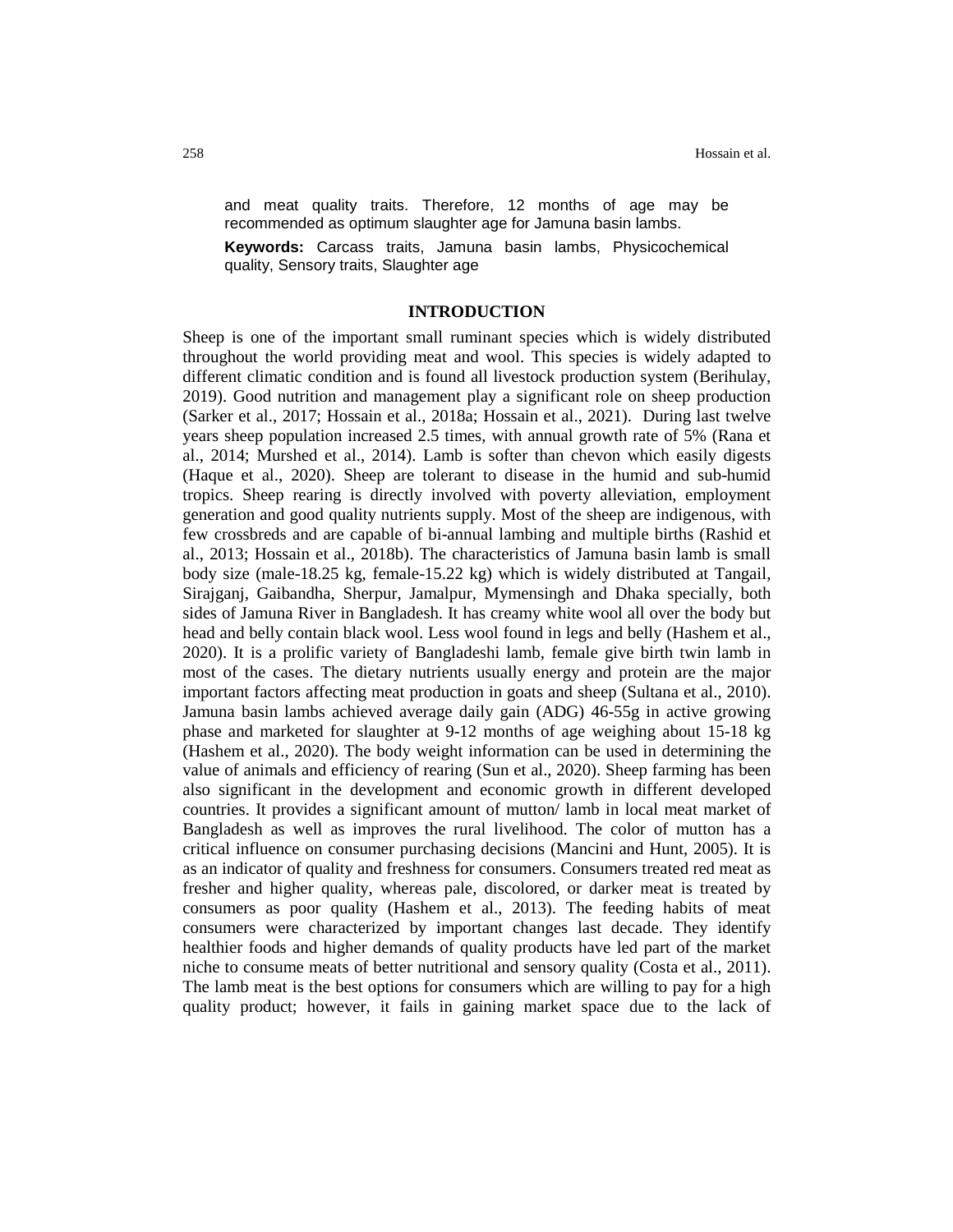standardization and quality when it reaches to the consumer (Cirne et al., 2018). At present, Department of Livestock Services (DLS) is given special attention for sheep rising and farmers are now interested in sheep farming for lamb production. Only limited research is reported slaughter age determination in beef cattle in Bangladesh (Ali et al., 2013; Hosain et al., 2015). It is recognized that after certain age, growth rate of lamb is reduced, which is not economical to lamb producers. So, it is essential to establish an appropriate age to perform better response and avoid expensive fat deposition and bad flavor in the carcass for the attraction of consumer and ensure real market price. But no research works were carried out yet of determining optimum slaughter age on carcass characteristics, proximate, physicochemical traits, sensory attributes, and instrumental color values for village level lamb farming condition in Bangladesh. Therefore, the present study was conducted to identify the optimum slaughter age on carcass traits and meat quality under village level farming condition of Jamuna basin lambs.

## **MATERIALS AND METHODS**

## **Experimental animals and management**

The study was carried out for three months during October 2019 to December 2019. Thirty Jamuna basin lambs were selected on the basis of different age, same management, feeding and vaccination with three treatment groups:  $T_1$  (6 months), and  $T_2$  (9 months) and  $T_3$  (12 months) having ten animals per group. The diet was supplied uniformly for all animals. Green grass and fresh water were supplied *ad libitum* with 1.5% concentrate feed containing 18% CP and 12 MJME/kg DM. Diets were formulated (Table 1) and provided to the lambs twice a day (Morning and evening).

| Item                       | Amount % |
|----------------------------|----------|
| Wheat crushed              | 68.00    |
| Soybean meal               | 30.00    |
| Di-calcium phosphate (DCP) | 0.50     |
| Vitamin-mineral premix     | 0.50     |
| Common salt                | 1.00     |

Table 1. Feed ingredient (%) of concentrate supplementation

#### **Slaughter procedure and carcass sampling**

At the end of the growth and feeding trial, thirty lambs from ten each of the treatments were slaughtered. All the selected animals were fasted for 24 h and slaughtered according to the "Halal" method. The fasted live weights of the animals were recorded prior slaughtering, and individual hot carcass weights were recorded immediately after evisceration. Non-carcass components (skin, head, liver, spleen,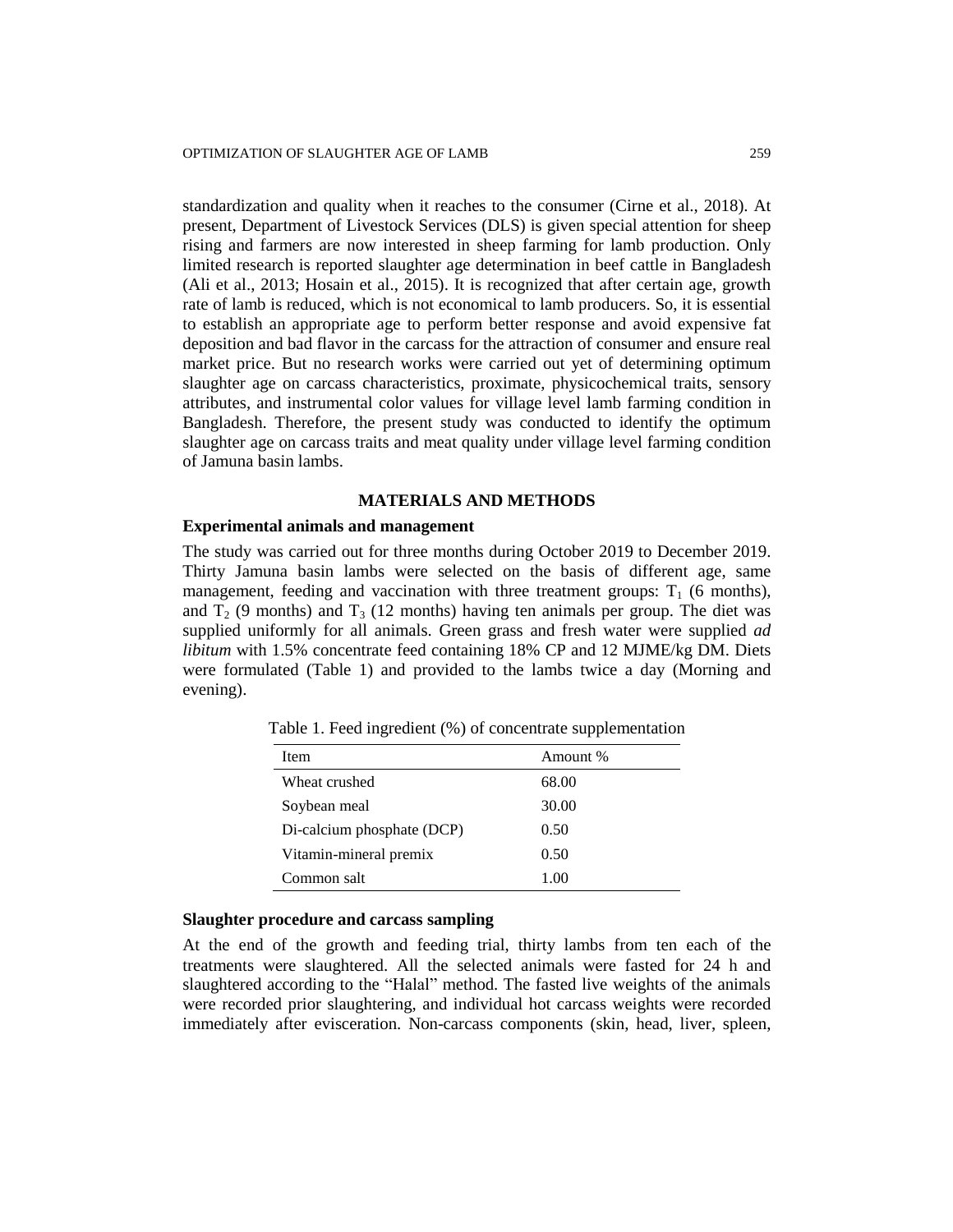lung, shank, heart, kidneys, and viscera) were removed and measured weight. The digesta content of the stomach and intestinal tract were removed, and the empty tract was washed and weighed. Dressing% was calculated as hot carcass weight relative to fasted body weight. The 100-120g sample was taken from Longissimus dorsi (LD) area for proximate component, physicochemical traits, sensory attributes and instrumental color values analyses. Different parameters like live weight gain (LWG), carcass characteristics and meat quality of lambs were recorded. Live weight of each lamb was recorded at the onset of the trial and later on monthly basis. Concentrate feed of known weight was offered daily.

#### **Proximate components**

The proximate components regarding to dry matter (DM), ether extract (EE), crude protein (CP) and ash was carried out according to AOAC (2005).

## **Sensory evaluation**

Different sensory attributes were examined in this study. Each meat sample was evaluated by a trained 8-member panel. The sensory questionnaires measured intensity on a 5- point balanced semantic scale for the attributes viz. color, flavor, tenderness, juiciness, and overall acceptability. Eight training sessions were held to familiarize the judges with the attributes to be evaluated and the scale to be used (Jahan et al., 2018: Saba et al., 2018). Prior to sample evaluation, all panelists participated in orientation sessions to familiarize with the scale attributes (color, flavor, juiciness, tenderness, overall acceptability) of meat using intensity scale. All samples were served in the petri dishes.

### **Physicochemical properties measurement**

## **Drip loss**

Drip loss was measured following the procedure of Rahman et al. (2020). Approximately 20 g meat samples were cut from the collected sample, immediately weighed and hung in a covered plastic bag for 24 hours at 4°C. After 24 h, samples were removed, gently blotted dry and reweighed; drip loss was calculated as the percentage of weight loss. The difference in weight expressed to the drip loss and showed as the percentage of the initial weight.

$$
Drip loss (\%) = \frac{(Weight of sample - weight after 24 hours chilling)}{Weight of sample} \times 100
$$

#### **Cooking loss**

Cooking loss was measured according to Rahman et al. (2020). For the determination of cooking loss at 24 h post-mortem, approximately 20 g sample was cut perpendicularly to the fiber orientation from the meat sample. The thickness of the samples was standardized to approximately 2 cm. The samples were then placed in a plastic bag and immersed in boiling water with the sealed bag opening extending above the water surface (Rahman et al., 2020). The samples were cooked to an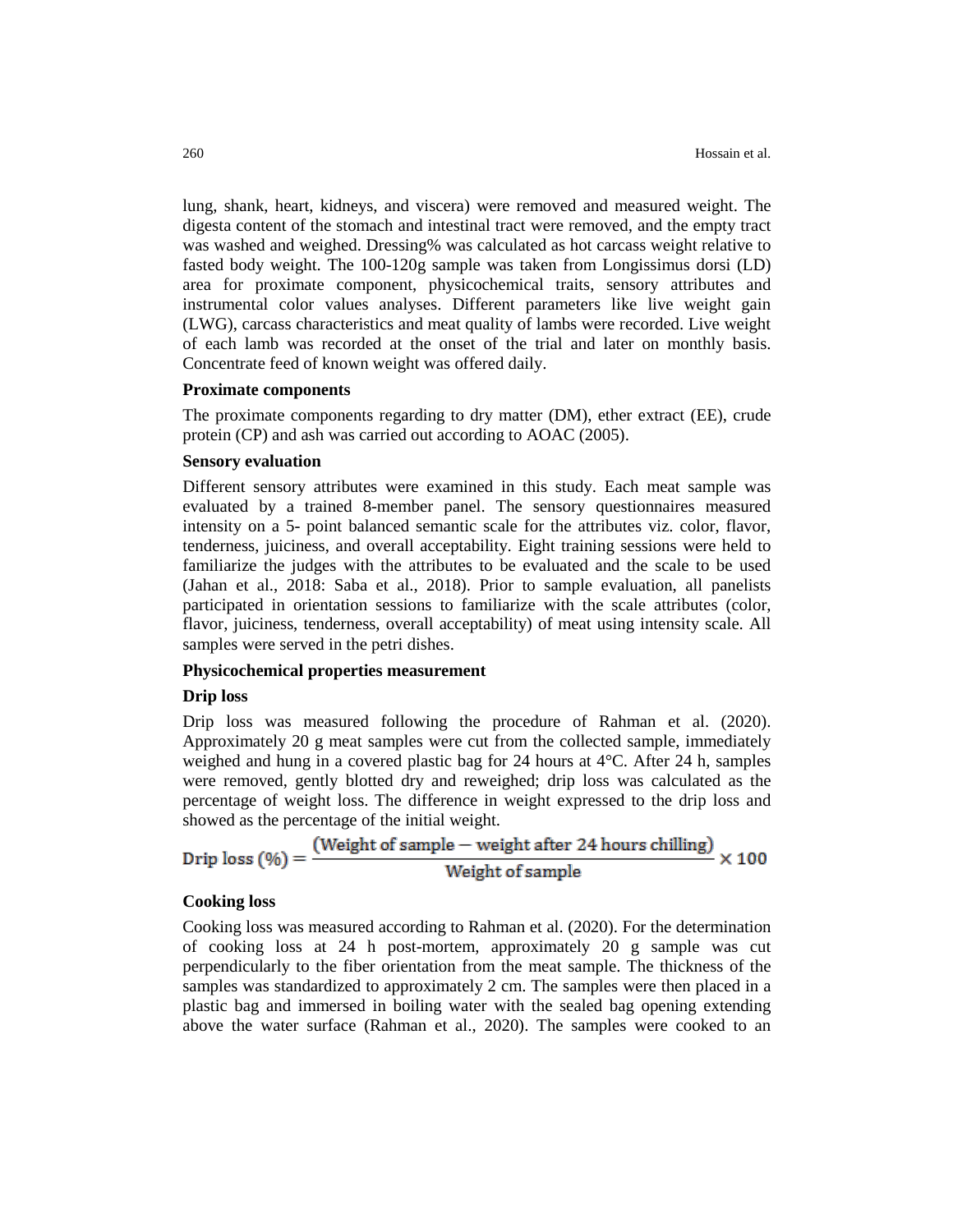internal temperature of 71°C for 30 minutes, whereas the temperature was recorded using a digital food grade thermometer. The meat samples were taken out and then cooled. After cooling the samples to room temperature, moisture was blotted, samples were weighed, and the cooking loss expressed as weight loss during cooking relative to the initial weight of the sample. The differences in weight before and after cooking were used to determine cooking loss (%).

Cooking loss (%) =  $\frac{\text{(Weight of sample - weight after cooking at 71°C for 30 min)}}{\text{Weight of sample}} \times 100$ 

#### **Raw pH measurement**

Meat pH value was measured 24 h after slaughter (ultimate pH) using a pH meter. The pH was measured by inserting electrode at three different points of the meat which was calibrated prior to use at pH 7.0 by pH meter (Hanna HI 99163). Triplicate measurements at 1 cm depth on the medial portion of meat were averaged.

## **Cooked pH**

The samples were cooked to an internal temperature of  $71^{\circ}$ C for 30 minutes. Then the muscle samples were taken out, after that cooled at room temperature. After cooling sample pH was measured as the same way of raw sample.

## **Water holding capacity (WHC)**

The WHC was measured according to the methodology of Choi et al. (2018). Thawed samples (1 g each) were wrapped in absorbent cotton and placed in a 1.5 ml centrifuge tube. The tubes with samples were centrifuged in a centrifuge separator (H1650-W Table top high speed micro centrifuge) at 10,000 RPM for 10 min at 4º C temperature, following which the samples were weighed. The WHC of the sample is expressed as the ratio of the sample weight after centrifugation to the initial sample weight, using the following formula:

Water holding capacity (
$$
\%
$$
) =  $\frac{\text{(Weight of sample after centrifugation)}}{\text{(Weight of sample before centrifugation)}} \times 100$ 

## **Instrumental color measurement**

Instrumental color measurement was carried out on meat from longissimus muscle. Color was measured at 24 h post-slaughter using Konica Minolta Chroma Meter (CR 410, Konica Minolta Sensing, Inc., Osaka, Japan), a Miniscan Spectro colorimeter programmed with the CIE Lab, (International Commission on Illumination)  $L^*$ ,  $a^*$ , and  $b^*$  system, where  $L^*$  represents lightness,  $a^*$  redness and  $b^*$  yellowness (CIELAB, 2014). The analysis was carried out on the medial surface (bone side) of the meat at 24 h post-mortem (Rahman et al., 2020). The colorimeter was calibrated using the specific whiteboard before measurement began. Each value was an average of three measurements from an area of the meat between  $4-5 \text{ cm}^2$  to get a representative evaluation of the samples. The L∗ value is the lightness component,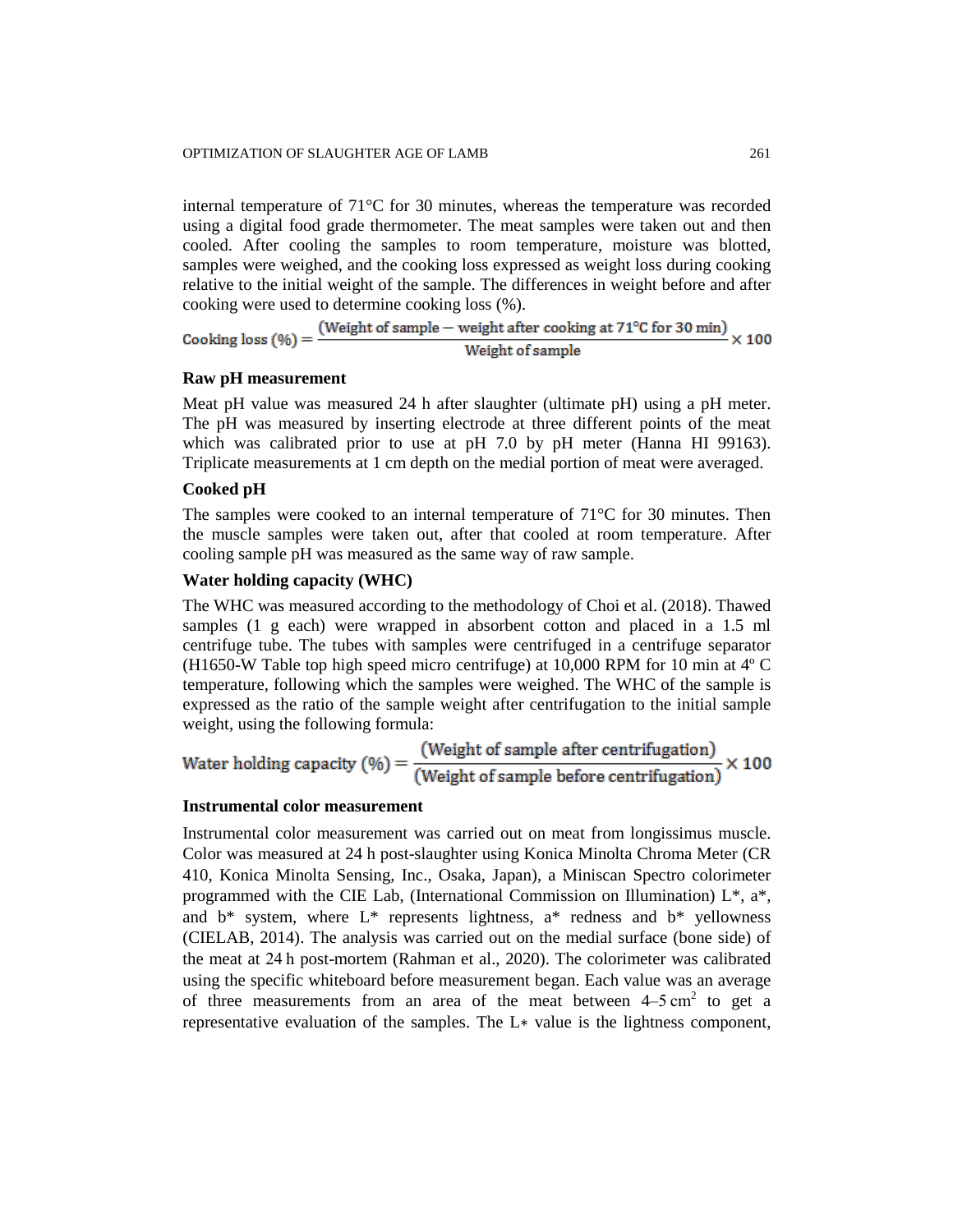which ranges from 0 to 100 (from black to white); a<sup>\*</sup> and b<sup>\*</sup> both range from  $-60$  to +60 with a∗ ranging from green if negative to red if positive and b∗ ranging from blue if negative to yellow if positive.

#### **Statistical analysis**

Data were analyzed by CRD with SAS software. DMRT test was used to determine the significance of differences among treatments means.

#### **RESUTS AND DISCUSSION**

#### **Effect of different slaughter ages on carcass traits of Jamuna basin lambs**

The initial and final mean body weight of lambs were 4.64, 9.78; 7.90, 13.25, and 10.57, 15.80 in three treatments, respectively (Table 1) had a significant effect ( $p > 0.001$ ). The ADG was 57.39, 59.80 and 58.15 g/d in all treatments, respectively which was non-significant ( $p>0.001$ ). Hashem et al., (2020) showed ADG at 6, 9 and 12 months aged lambs were 54.75, 53.59 and 48.81 g/d which were not similar to the present study. Hot carcass (kg) and dressing % were found significantly  $(p>0.001)$ increased with the increasing of age (4.35, 44.36; 6.00, 45.29, and 7.6, 48.15). These results differed to the findings of Claffey et al., (2018) where they stated that hot carcass (kg) and dressing % were 25.7 and 47.9 of 12 months aged lambs. Similar result was found by Polidori et al. (2017). Worku et al. (2020) found similar significant effect of hot carcass and dressing % in their study. Dressing percentage is both yielding and value determining factor as an important parameter in the assessment performance of meat producing lambs. The mean of viscera and head were significantly decreased in all treatments whereas leg was significantly  $(p<0.001)$ increased in  $T_1$  and  $T_2$  except  $T_3$  treatment with the increasing of age. Pluck was significantly increased in  $T_1$  and  $T_2$  except  $T_3$  with the increasing of age had a significant effect ( $p<0.001$ ). Blood of present study was significantly ( $p<0.001$ ) increased whereas skin significantly decreased in  $T_3$  compared to  $T_1$  and  $T_2$ treatments with the increasing of age. These results were supported by Huque et al. (2007). Rack, kidney, liver, lung and spleen were found significantly increased with the increasing of age except loin and heart in  $T_2$ . Rack and loin were not similar but liver and kidney of the present study were higher to the findings of Sultana et al. (2010). Spleen of the present study was almost similar but shank was differed to Sultana et al.  $(2010)$ , where they showed that shank % was 1.2, 1.8 and 2.2 at 6, 9 and 12 months of age, respectively. Moniruzzaman et al. (2002) stated that slaughter age had a significant effect on dressing percentage and meat quality.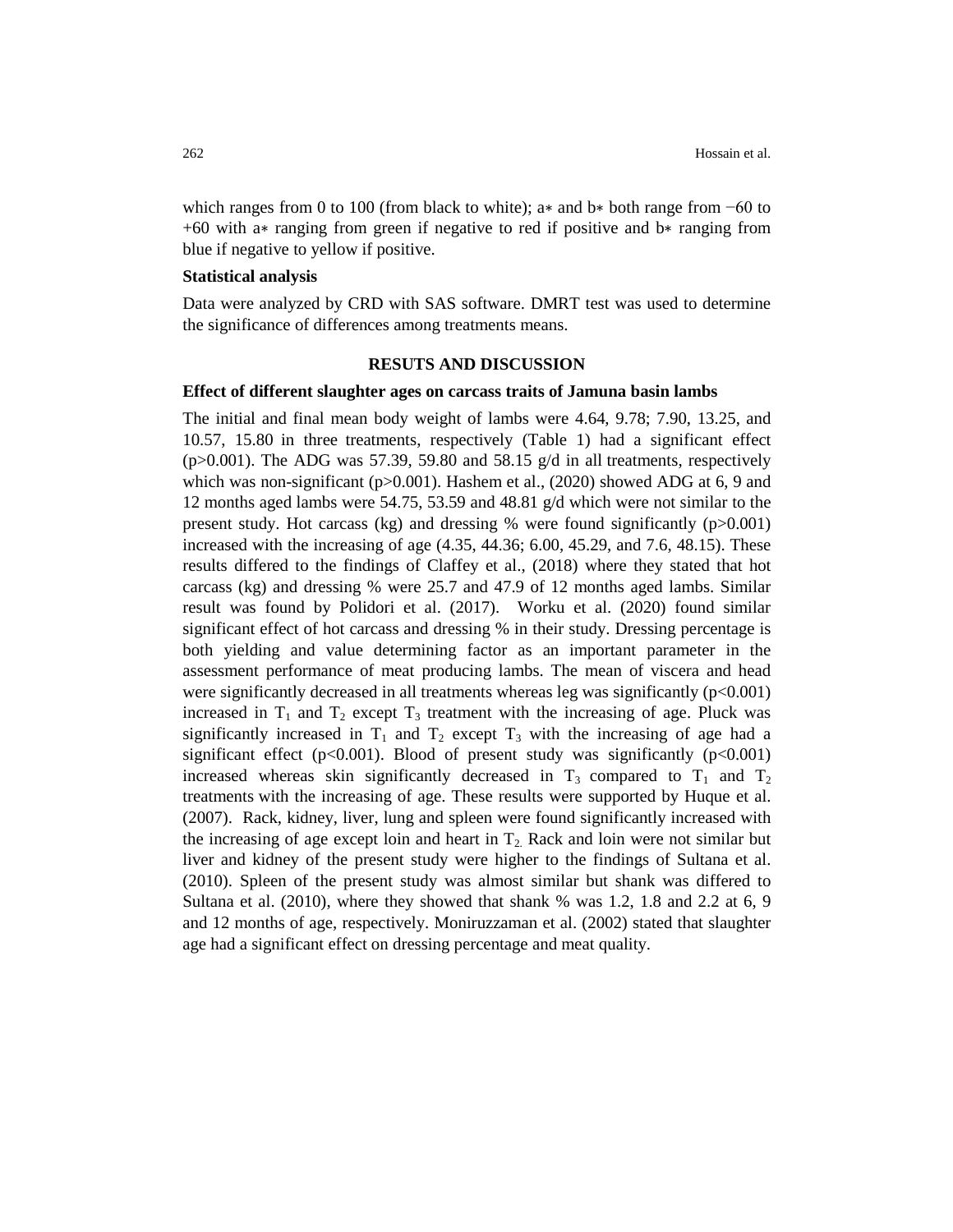| Parameters                     | Treatment (Mean $\pm$ SE)                    | Level of<br>significance |                         |           |  |  |  |  |
|--------------------------------|----------------------------------------------|--------------------------|-------------------------|-----------|--|--|--|--|
|                                | $T_1$                                        | T <sub>2</sub>           | $T_3$                   |           |  |  |  |  |
| Initial body wt. (kg)          | $7.90^b \pm 0.09$<br>$4.64^c \pm 0.10$       |                          | $10.57^a \pm 0.21$      | < .0001   |  |  |  |  |
| Final body wt. (kg)            | $9.78^{\circ} \pm 0.08$                      | $13.25^b \pm 0.01$       | $15.80^a \pm 0.23$      | < .0001   |  |  |  |  |
| ADG(g)                         | $57.39^a \pm 1.14$                           | $59.80^a \pm 1.48$       | $58.15^a \pm 1.75$      | <b>NS</b> |  |  |  |  |
| % Of live weight basis         |                                              |                          |                         |           |  |  |  |  |
| Hot carcass wt. (kg)           | $4.35^{\circ} \pm 1.14$                      | $6.00^b \pm 0.05$        | $7.6^a \pm 0.21$        | < .0001   |  |  |  |  |
| Dressing wt.                   | $44.36^{b} \pm 0.04$                         | $45.29^b \pm 0.01$       | $48.15^a \pm .86$       | < .0001   |  |  |  |  |
| Blood wt.                      | $3.26^b \pm 0.02$                            | $3.34^b \pm 0.03$        | $4.18^a \pm 0.20$       | < .0001   |  |  |  |  |
| Skin wt.                       | $12.62^a \pm 0.10$                           | $12.74^a \pm 0.10$       | $9.79^b \pm 0.52$       | < .0001   |  |  |  |  |
| Viscera wt.                    | $23.43^a \pm 0.39$                           | $22.76^a \pm 0.17$       | $14.36^{b} \pm 0.21$    |           |  |  |  |  |
| Head wt.                       | $8.67^a \pm 0.07$                            | $6.30^b \pm 0.04$        | $5.52^{\circ} \pm 0.08$ | < .0001   |  |  |  |  |
| Leg wt.                        | $12.22^b \pm 0.10$                           | $13.50^a \pm 0.10$       | $10.34^c \pm 0.15$      | < .0001   |  |  |  |  |
| Half<br>wt.<br>carcass<br>(kg) | $2.18^b \pm 0.09$                            | $3.00^b \pm 0.08$        | $3.8^a \pm 0.43$        | < .0001   |  |  |  |  |
| Pluck wt.                      | $5.30^{\circ}$ ±0.04                         | $7.18^a \pm 0.05$        | $6.87^b \pm 0.16$       | < .0001   |  |  |  |  |
| Neck wt.                       | $3.93^b \pm 0.03$                            | $5.32^a \pm 0.04$        | $3.64^c \pm 0.05$       | < .0001   |  |  |  |  |
| Shoulder wt.                   | $8.38^{\circ}$ ±0.07                         | $11.35^a \pm 0.08$       | $8.66^b \pm 0.13$       | < .0001   |  |  |  |  |
| Rack wt.                       | $6.05^{\circ} \pm 0.05$                      | $8.20^b \pm 0.06$        | $9.79^a \pm 0.15$       | < .0001   |  |  |  |  |
| Loin wt.                       | $3.56^b \pm 0.01$                            | $3.31^{\circ} \pm 0.02$  | $4.42^a \pm 0.04$       |           |  |  |  |  |
| Shank wt.                      | $2.82^b \pm 0.03$                            | $3.82^a \pm 0.03$        | $2.08^{\circ} \pm 0.03$ | < .0001   |  |  |  |  |
| % Of hot carcass weight basis  |                                              |                          |                         |           |  |  |  |  |
| Kidney wt.                     | $0.48^{\circ}$ ±0.00                         | $0.67^b \pm 0.01$        | $1.74^a \pm 0.05$       | < .0001   |  |  |  |  |
| Liver wt.                      | $2.02^{\circ} \pm 0.02$                      | $2.78^b \pm 0.02$        | $3.87^a \pm 0.11$       | < .0001   |  |  |  |  |
| Heart wt.                      | $0.62^b \pm 0.01$                            | $0.85^a \pm 0.01$        | $0.82^a \pm 0.02$       | < .0001   |  |  |  |  |
| Lung wt.                       | $1.12^b \pm 0.01$                            | $1.55^a \pm 0.01$        | $1.63^a \pm 0.05$       | < .0001   |  |  |  |  |
| Spleen wt.                     | $0.29^b \pm 0.00$<br>$0.20^{\circ} \pm 0.00$ |                          | $0.74^{\rm a}\pm0.02$   | < .0001   |  |  |  |  |

Table 1. Effect of different slaughter ages on carcass traits of Jamuna basin lambs

Superscripts of the same letter in each row did not differ significant (p>0.05),  $T_1$ = Six-month age,  $T_2$ = Nine month age and  $T_3$ =Twelve month age.

# **Effect of different slaughter ages on proximate components of Jamuna basin lambs**

Table 2 shows that DM, CP and EE were found 24.72, 24.26, 27.54 and 15.91, 18.12, 24.05 and 1.45, 1.77, 3.51 in  $T_1$ ,  $T_2$  and  $T_3$  treatments, respectively which was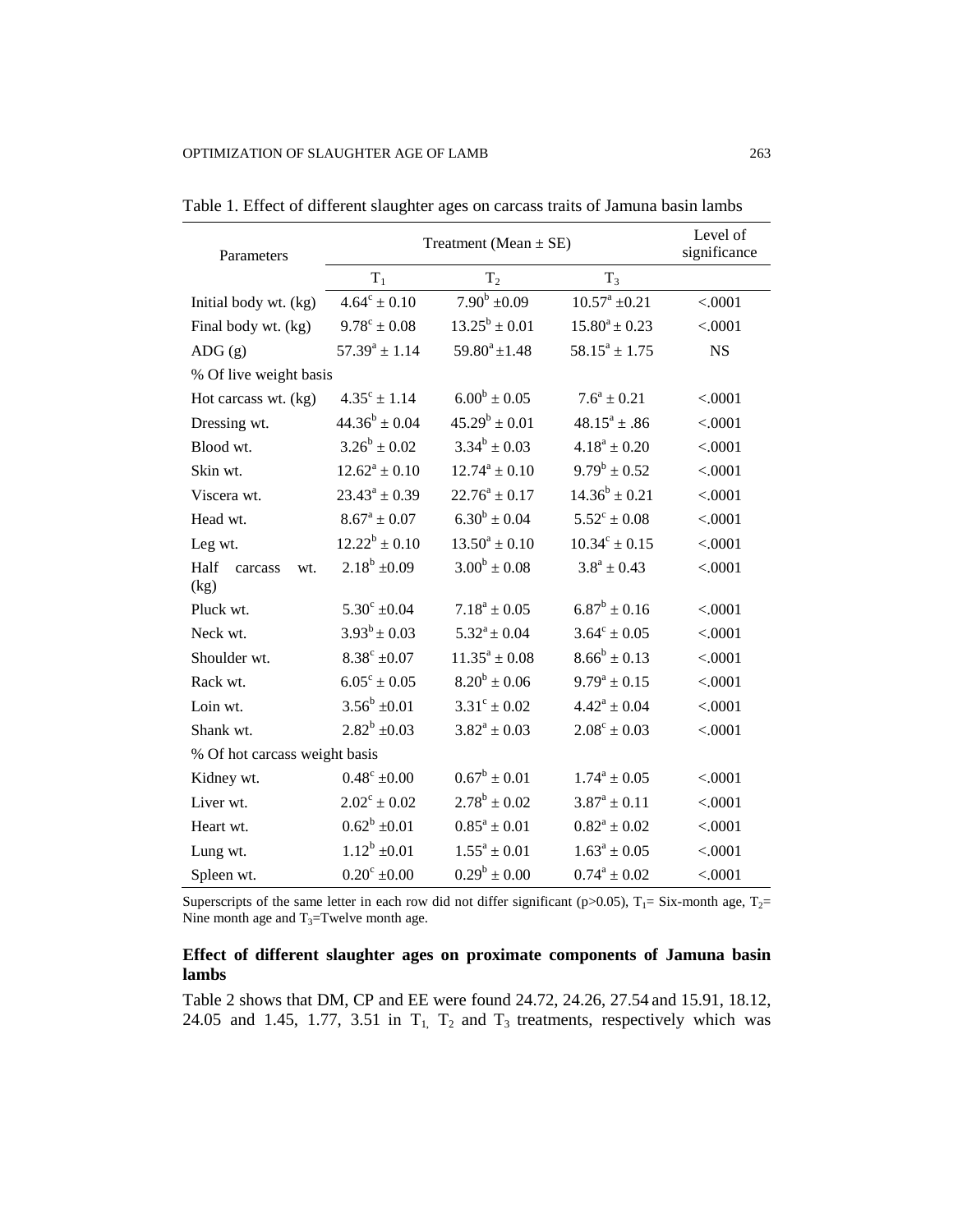significantly differed ( $p<0.001$ ). The DM, CP and EE % in T<sub>3</sub> were found significantly (p<0.001) higher compared to  $T_1$  and  $T_2$  treatments. From the study, lamb meat of older lambs showed a significant higher amount of fat and protein which was supported by Polidori et al. (2017). The DM and EE of 12 month age of the present study was supported by Sultana et al., (2010) and Rajkumar et al. (2017) where they found higher DM and EE values in their study. The CP was estimated purely on fresh meat basis, where moisture % was higher compared to 12 months age group. Therefore, resulting in lower CP at 6 and 9 months aged lamb than 12 months age. The CP % was not supported to the findings of Worku et al. (2020). Ash % in  $T_3$ was found lower than that of  $T_1$  and  $T_2$  treatments which was non-significant (p>0.05). These findings were not supported to Gashu et al. (2017) where they showed higher percentage of ash at 12 months aged lamb in their study.

| Parameters (%) | Treatment (Mean $\pm$ SE) | Level of<br>significance |                    |           |
|----------------|---------------------------|--------------------------|--------------------|-----------|
|                | $T_{1}$                   | $T_{2}$                  | T <sub>3</sub>     |           |
| DM             | $24.72^b \pm 0.10$        | $24.26^b + 0.27$         | $27.54^a \pm 0.12$ | < .0001   |
| <b>CP</b>      | $15.91^{\circ} \pm 0.11$  | $18.12^b \pm 0.10$       | $24.05^a \pm 0.07$ | < .0001   |
| EE             | $1.45^{\circ} \pm 0.05$   | $1.77^b \pm 0.10$        | $3.51^a \pm 0.15$  | < .0001   |
| Ash            | $1.01^a \pm 0.03$         | $1.00^a \pm 0.01$        | $0.96^a \pm 0.04$  | <b>NS</b> |

Table 2. Effect of different slaughter ages on proximate components of Jamuna basin lambs

Superscripts of the same letter in each row did not differ significant (p>0.05),  $T_1 = Six$  month age,  $T_2 =$ Nine month age and  $T_3$  = Twelve month age, DM = Dry matter, CP = Crude protein, EE = Ether extract.

## **Effect of different slaughter ages on physicochemical traits of Jamuna basin lambs**

Table 3 shows that ultimate pH and cooked pH were found 6.29, 6.57; 6.09, 6.50 and 5.95, 6.46 in all treatments, respectively in which cooked pH was significantly differed ( $p<0.05$ ). Drip loss and coking loss % were found 5.61, 33.97; 3.09, 33.64 and 3.16, 34.33 in three treatments, respectively which was significantly differed (p<0.001). Drip loss of the present study was not supported by Watanabe et al. (2018) where they showed lower drip loss (2.89 %). The WHC % was found 84.26, 91.50 and 89.23 in three treatments, respectively which was significantly differed (p<0.001). Drip loss % was found acceptable ranges (0-4%) in  $T_2$  and  $T_3$  compared to  $T_1$  treatment. Drip loss is considered to be very important for palatability and the overall quality and acceptability meat to consumers. Ultimate pH was found optimum ranges (5.5-5.9) in  $T_3$  compared to  $T_1$  and  $T_2$  treatments. The ultimate pH from present study  $(T_3)$  was supported and cooking loss differed to the findings of Watanabe et al. (2018). Higher ultimate pH was found in  $T_1$  and  $T_2$  treatments. The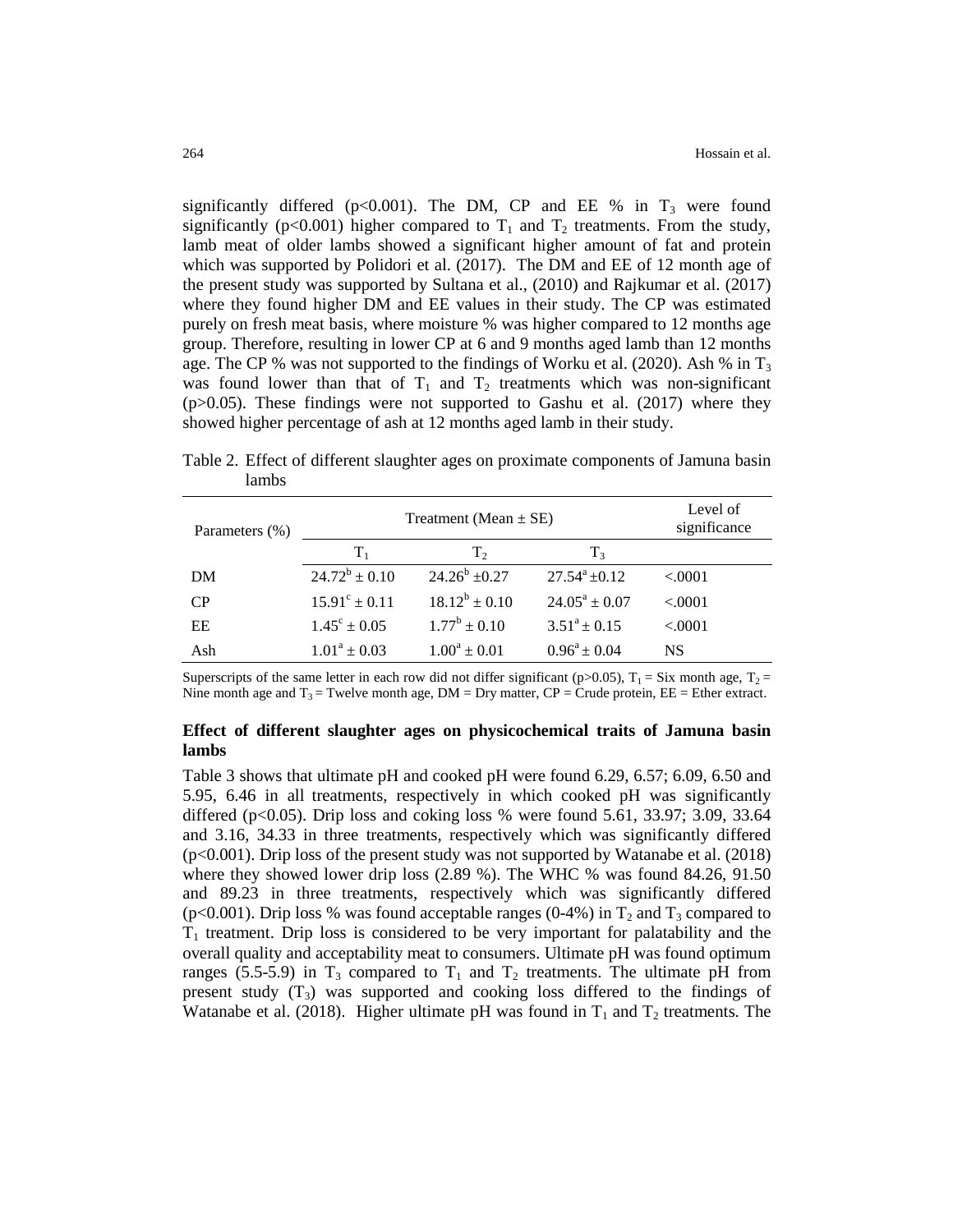causes of higher pH might be due to withdrawal of feed for longer time, as well as transportation stress also occurred due to transport the lambs from a distant place for slaughtering. These feed and transportation stress will decrease the amount of glycogen present in muscle at slaughter; thereby resulting a higher ultimate pH. These differences of pH will be also occurred between and within different breeds. Due to increasing age 6 and 9 months are more susceptible than 12 months age. The lambs were transported about 90 km from Sherpur to Bangladesh Agricultural University (BAU) Market before slaughtered. Due to transportation stress glycogen has already been utilized. After keeping the meat sample preserved for 24 h at  $4^{\circ}$ C, enough lactic acid could not be produced, thereby resulting higher ultimate pH was found in 6 and 9 months age of lambs. It is assumed that lower the age the pH was higher. The WHC is the ability of meat to hold all or part of its water, and one of the most important traits of meat quality. The WHC% was significantly  $((p<0.00)$  higher in  $T_2$  than that of  $T_1$  and  $T_3$  treatments. The WHC and cooking loss of the present study differed to the findings of Cirne et al. (2018) where they stated that WHC and cooking loss were 58.3 and 41.95%, respectively.

Parameters Treatment (Mean  $\pm$  SE) Level of significance  $T_1$   $T_2$   $T_3$ Drip loss %  $5.61^a \pm 0.12$  $3.09^b \pm 0.03$   $3.16^b \pm 0.02$  $< .0001$ Cooking loss %  $33.97^{\circ} \pm 0.02$  $33.64^b \pm 0.02$  $\pm 0.02$   $34.33^{\circ} \pm 0.08$  <.0001 Ultimate pH  $6.29^a \pm 0.03$  $6.09^b \pm 0.07$   $5.95^b \pm 0.07$ 0.0020 Cooked pH  $6.57^a \pm 0.06$  $6.50^a \pm 0.02$  $6.46^a \pm 0.06$  NS WHC %  $84.26^{\circ} \pm 0.09$  91.50<sup>a</sup>  $\pm 0.24$  $89.23^b \pm 0.07$  $< .0001$ 

Table 3. Effect of different slaughter ages on physicochemical traits of Jamuna basin lambs

Superscripts of the same letter in each row did not differ significant (p>0.05),  $T_1$ = Six-month age,  $T_2$ = Nine month age and  $T_3$ =Twelve month age, WHC= Water holding capacity.

#### **Effect of different slaughter ages on sensory attributes of Jamuna basin lambs**

Sensory attributes is one of the important criteria of meat quality indicators estimated by the sense organ of eye, nose, mouth and taste bud of tongue. Color, flavor, tenderness, juiciness and overall acceptability were found variation from panel member to member during evaluation of meat quality. From Table 4, color and flavor were 4.10, 4.53; 4.69, 4.77, and 4.76, 4.84 in  $T_1$ ,  $T_2$  and  $T_3$  treatments, respectively in which color and flavor were significantly differed ( $p<0.001$  and  $p<0.05$ ). Tenderness, juiciness and overall acceptability were found 4.37, 4.25, 4.32; 4.80, 4.78, 4.76, and 4.84, 4.82, 4.81 in three treatments, respectively which was significantly differed (p<0.001). Color and flavor were found higher in  $T_3$  treatment compared to  $T_1$  and  $T_2$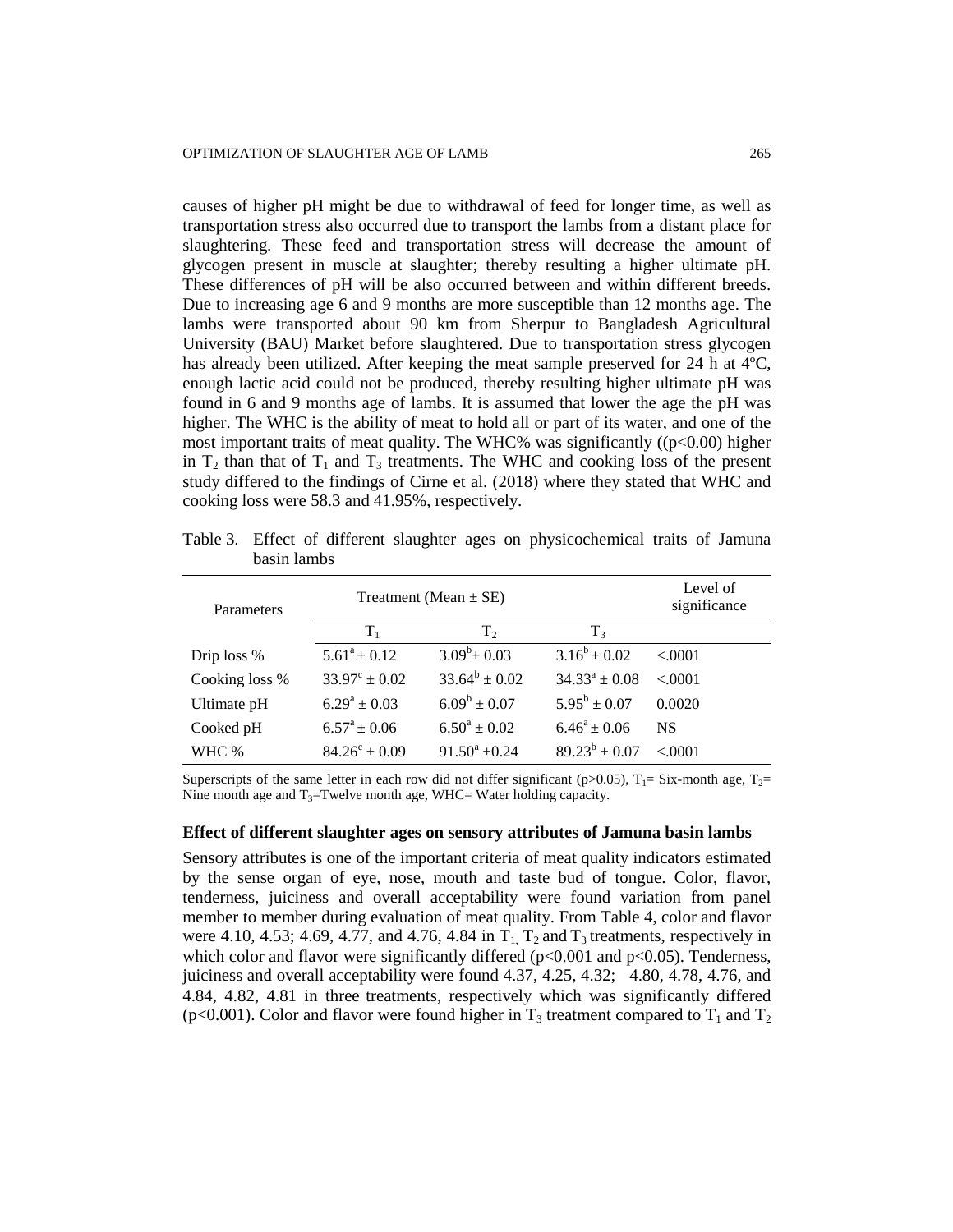treatments. Tenderness and juiciness treatment were found higher in  $T_3$  compared to  $T_1$  and  $T_2$  treatments. Overall acceptability was found higher in  $T_3$  treatment compared to  $T_1$  and  $T_2$  treatments. Color, flavor, tenderness and juiciness were increased with the increasing age of lambs. Overall acceptability increased with the increasing of age. Tenderness, juiciness, flavor intensity and overall acceptability increased until 19 months of age (Kopuzlu et al., 2018) which was similar to the present study. Pethick et al. (2005) reported that there was no difference in the result of the tenderness and consumer tenderness on 12 months old lambs and 22 months old yearlings of Merino breeds. This result did not support to the present study.

| Parameters            | Treatment (Mean $\pm$ SE) | Level of<br>significance |                   |         |
|-----------------------|---------------------------|--------------------------|-------------------|---------|
|                       | $T_1$                     | T <sub>2</sub>           | T <sub>3</sub>    |         |
| Color                 | $4.10^b \pm 0.07$         | $4.69^a \pm 0.05$        | $4.76^a \pm 0.04$ | < .0001 |
| Flavor                | $4.53^b \pm 0.10$         | $4.77^{\rm a} + 0.05$    | $4.84^a \pm 0.03$ | 0.0118  |
| <b>Tenderness</b>     | $4.37^b \pm 0.09$         | $4.80^a + 0.05$          | $4.84^a \pm 0.03$ | < 0.001 |
| <b>Juiciness</b>      | $4.25^{\rm b}$ + 0.06     | $4.78^a + 0.05$          | $4.82^a \pm 0.03$ | < .0001 |
| Overall acceptability | $4.32^b \pm 0.04$         | $4.76^a \pm 0.04$        | $4.81^a \pm 0.03$ | < 0.001 |

Table 4. Effect of different slaughter ages on sensory attributes of Jamuna basin lambs

Superscripts of the same letter in each row did not differ significant (p>0.05),  $T_1$ = Six month age,  $T_2$ = Nine month age and  $T_3$ =Twelve month age.

# **Effect of different slaughter ages on instrumental color values of Jamuna basin lambs**

Table 5 shows that L\*, a\* and b\* values were found 46.54, 13.84, 9.07; 44.31, 14.14, 11.34, and 41.13, 18.08, 12.47 in three treatments, respectively which was significantly  $(p<0.05)$  differed. The meat color is the qualitative trait that most influences the choice of consumer to purchase or reject the product. The  $a^*$  and  $b^*$ value were found significantly (0.05) higher in  $T_3$  compared to  $T_1$  and  $T_2$  treatments. The L<sup>\*</sup> value in T<sub>3</sub> was found significantly (p<0.05) lower than T<sub>1</sub> and T<sub>2</sub> treatments. The  $a^*$  and  $b^*$  value significantly ( $p<0.05$ ) increased with increasing the age of lambs. Polidori et al. (2017) stated that  $L^*$  and  $b^*$  value was decreased and  $a^*$  value increased with increasing the age. These findings  $(L^*$  and  $b^*$  value) were not in accordance with the present study but the trend of a\* value in their findings supported to the present study. Hue angle from 6 months aged lambs had significantly higher ( $p<0.001$ ) than other two groups. The 12 months lambs had significantly higher ( $p<0.001$ ) saturation index (SI) value than that of 6 and 9 months aged lambs which indicates more color intensity. This result was similar to Kopuzlu et al. (2018) where they stated that SI value increased with the increasing of age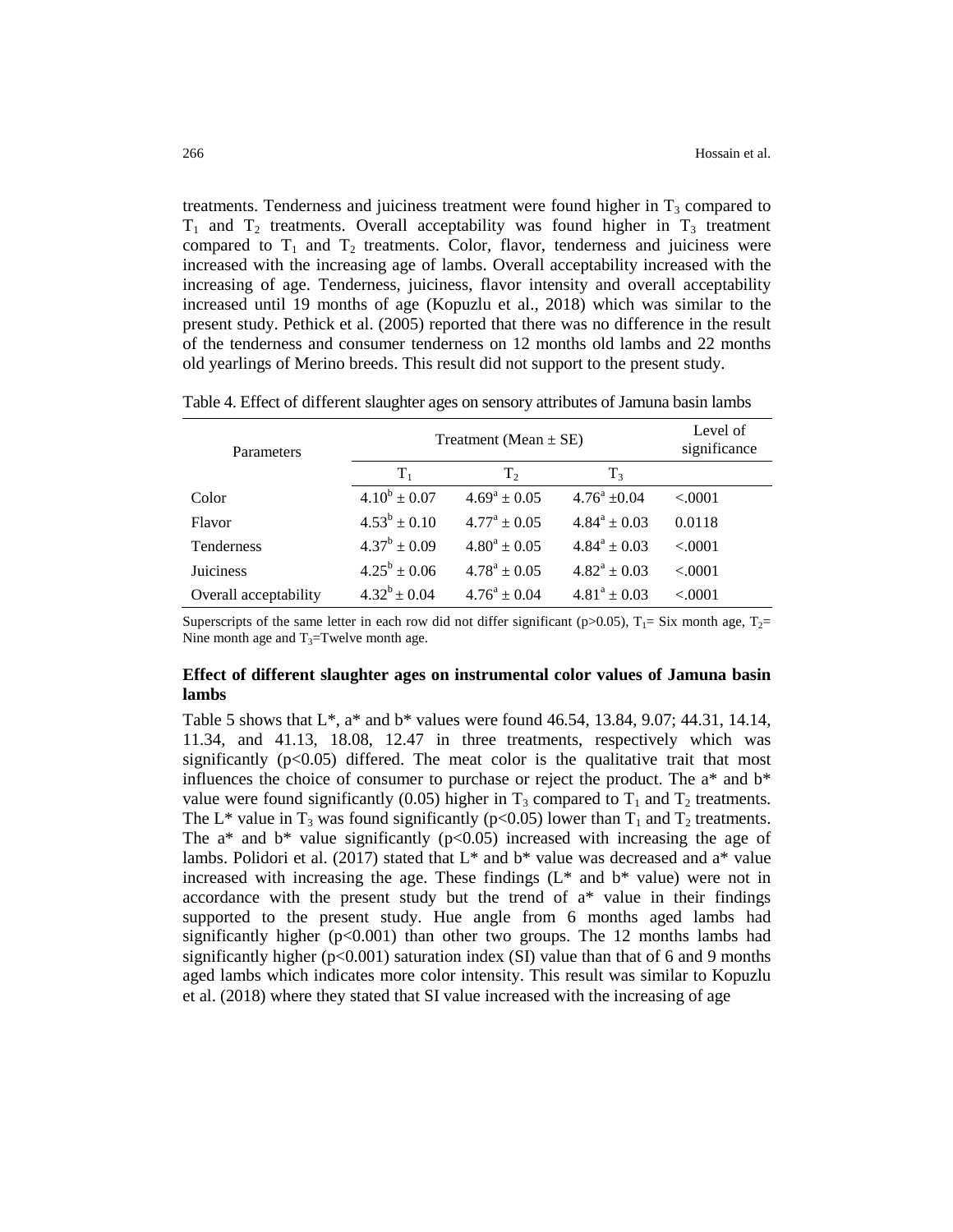| Parameters                   | Treatment (Mean±SE) | Level of<br>significance |                        |          |
|------------------------------|---------------------|--------------------------|------------------------|----------|
|                              | $T_1$               | T <sub>2</sub>           | $T_3$                  |          |
| $I^*$                        | $46.54^a \pm 0.36$  | $44.31^a \pm 2.51$       | $41.13^b \pm 0.75$     | < 0.0003 |
| $a^*$                        | $13.84^b \pm 0.34$  | $14.14^b \pm 0.20$       | $18.08^a + 1.06$       | < 0.0001 |
| $h^*$                        | $9.07^b \pm 0.16$   | $11.34^a + 0.15$         | $12.47^{\rm a}$ ± 1.17 | 0.006    |
| Hue angle                    | $19.51^a \pm 0.21$  | $35.38^b \pm 0.10$       | $23.77^{\circ}+0.28$   | < 0.0001 |
| Saturation index<br>(chroma) | $17.41^b \pm 0.81$  | $17.39^b \pm 0.54$       | $22.03^4$ + 0.65       | < 0.0007 |

| Table 5. Effect of different slaughter ages on instrumental color values of Jamuna |  |  |  |  |
|------------------------------------------------------------------------------------|--|--|--|--|
| basin lambs                                                                        |  |  |  |  |

Superscripts of the same letter in each row did not differ significant (p>0.05),  $T_1 = Six$  month age,  $T_2=$ Nine month age and  $T_3$ =Twelve month age.

## **CONCLUSION**

It is revealed from the study that 12 months of slaughter age showed better in terms of productive and meat quality traits which is proven from carcass traits, proximate components, physicochemical traits, sensory attributes and instrumental color values. Therefore, 12 months of age may be recommended as optimum slaughter age for Jamuna basin lambs.

# **ACKNOWLEDGEMENT**

The authors are highly appreciated to the Krishi Gobeshana Foundation (KGF) for funding this research project.

#### **REFERENCES**

- Ali, M.M., Hossain, M.M., Akhter, S., Islam, M.S. and Hashem, M.A. (2013). Effect of age on slaughterhouse by-products of indigenous cattle of Bangladesh. *Bangladesh Journal of Animal Science,* 42(1): 62-66.
- AOAC. (2005). Association of Official Analytical Chemists, Official method of analysis, 18<sup>th</sup> Ed. Washington, D.C.
- Berihulay, H., A. Abied, X. He, L. Jiang, and Y. Ma (2019). Adaptation mechanisms of small ruminants to environmental heat stress. *Animals,* 9: 75
- Choi, M.J., Abduzukhurov, T., Park, D.H., Kim, E.J. and Hong, G.P. (2018). Effects of deep freezing temperature for long-term storage on quality characteristics and freshness of lamb meat. *Korean Journal of Food Science of Animal Resources,* 38: 959-969.
- CIELAB. (2014). A guide to understand color communication. Retrieved from www.xrite.com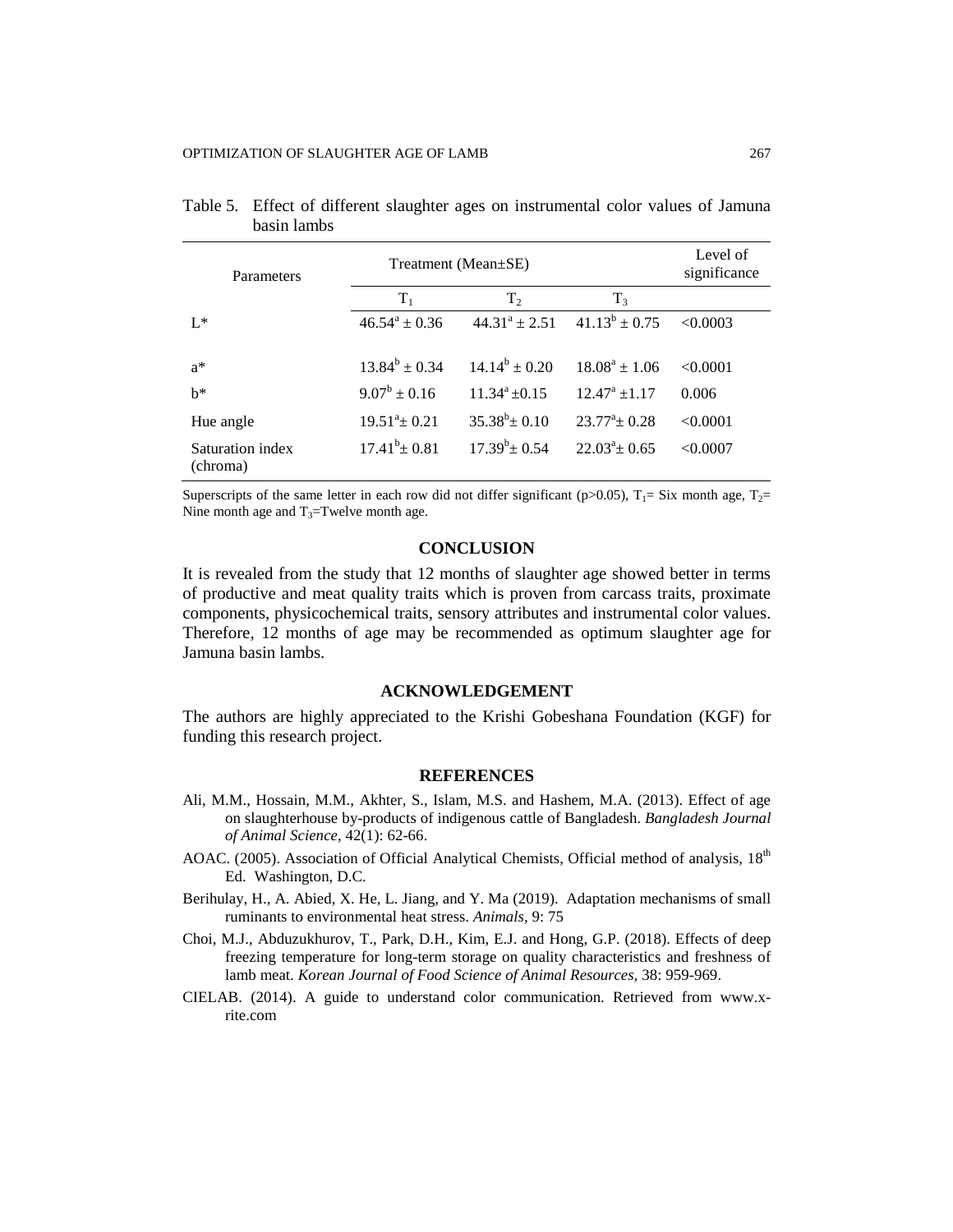- Cirne, L.G.A., da Silva Sobrinho, A.G., de Oliveira, E.A., Jardin, R.D., Junior, A.S.V., de Carvalho, G.G.P., Jaeger, S.M.P.L., Bagaldo, A.R., de Almeida, F.A., Endo, V., Moreno, G.M.B. and de Lima Valenca, R. (2018). Physicochemical and sensory characteristics of meat from lambs fed diets containing mulbery hay. *Italian Journal of Animal Science,* 17:621-627.
- Claffey, N.A., Fahey, A.G. Gkarane, V., Moloney, A.P., Monahan, F.J. and Diskin, M.G. (2018). Effect of breed and castration on production and carcass traits of male lambs following an intensive finishing period. *Translational Animal Science,* 2: 407-418.
- Costa, R.G., Cartaxo, F.Q., Santos, N.M. and Queiroga, R.C.R.E. (2011). Preliminary study on meat quality of goats fed levels of licury oil in the diet. *Asian-Australasian Journal of Animal Science,* 24(8): 1112-1119.
- Gashu, M., Urge, M., Animut, G. and, Tadesse, D. (2017). Slaughter performance and meat quality of intact and castrated Washera sheep kept under feedlot condition. *African Journal Agricultural Research,* 12: 3072-3080.
- Haque, M.I., Sarder, M.J.U., Islam, M.A., Khaton, R., Islam, M.H. and Hashem, M.A. (2020). Morphometric characterization of Barind sheep of Bangladesh. *Journal of Earth and Environmental Science,* 4: 192.
- Hashem, M.A., Hossain, M.M., Rana, M.S., Islam, M.S. and Saha, N.G. (2013). Effect of heat stress on blood parameter, carcass and meat quality of Black Bengal goat. *Bangladesh Journal of Animal Science,* 42: 57-61.
- Hashem, M.A., Islam, T., Hossain, M.A., Kamal, M.T., Sun, M.A. and Rahman, M.M. (2020). Production performance of Jamuna basin lamb under semi-intensive management system in Bangladesh. *Journal of Animal and Veterinary Advances,* 19 (11):150-158.
- Hosain, M.I., Rahman, M.H., Hossain, M.M., Akhter, S., Hashem, M.A., Rahman, S.M.E. and Deog-Hwan, O. (2015). Effect of age and primal cuts on beef quality of indigenous cattle. *Journal of Meat Science and Technology,* 3(2):18-27.
- Hossain, M.A., Islam, M.A., Akhtar, A., Islam, M.S. and Rahman, M.F. (2018a). Socioeconomic status of sheep farmers and the management practices of sheep at Gafargaon Upazila of Mymensingh district. *International Journal of Natural and Social Sciences,* 5(4): 07-15.
- Hossain, M.A., Akhtar, A., Easin, M., Maleque, M.A., Rahman, M.F. and Islam, M.S. (2018b). Women household livelihood improvement through sheep (*Ovis aries*) rearing in Sirajganj district of Bangladesh. *International Journal of Natural and Social Sciences*, 5(3): 1-8.
- Hossain, M.A., Sun, M.A., Islam, T., Rahman, M.M., Rahman, M.W. and Hashem, M.A. (2021). Socio-economic characteristics and present scenario of sheep farmers at Sherpur district in Bangladesh. *SAARC Journal of Agriculture,* 19(1): 185-199.
- Huque, K.S., Sultana, N., Rahman, M.Z. and Hossain, S.M.J. (2007). Effect of age on feed utilization for growth performance and carcass quality in native bulls. *Progressive Agriculture,* 18: 107-116.
- Jahan I., Haque, M.A., Hashem, M.A., Rima, F.J., Akhter, S. and Hossain, M.A. (2018). Formulation of value-added beef meatballs with Pomegranate (Punica granatum)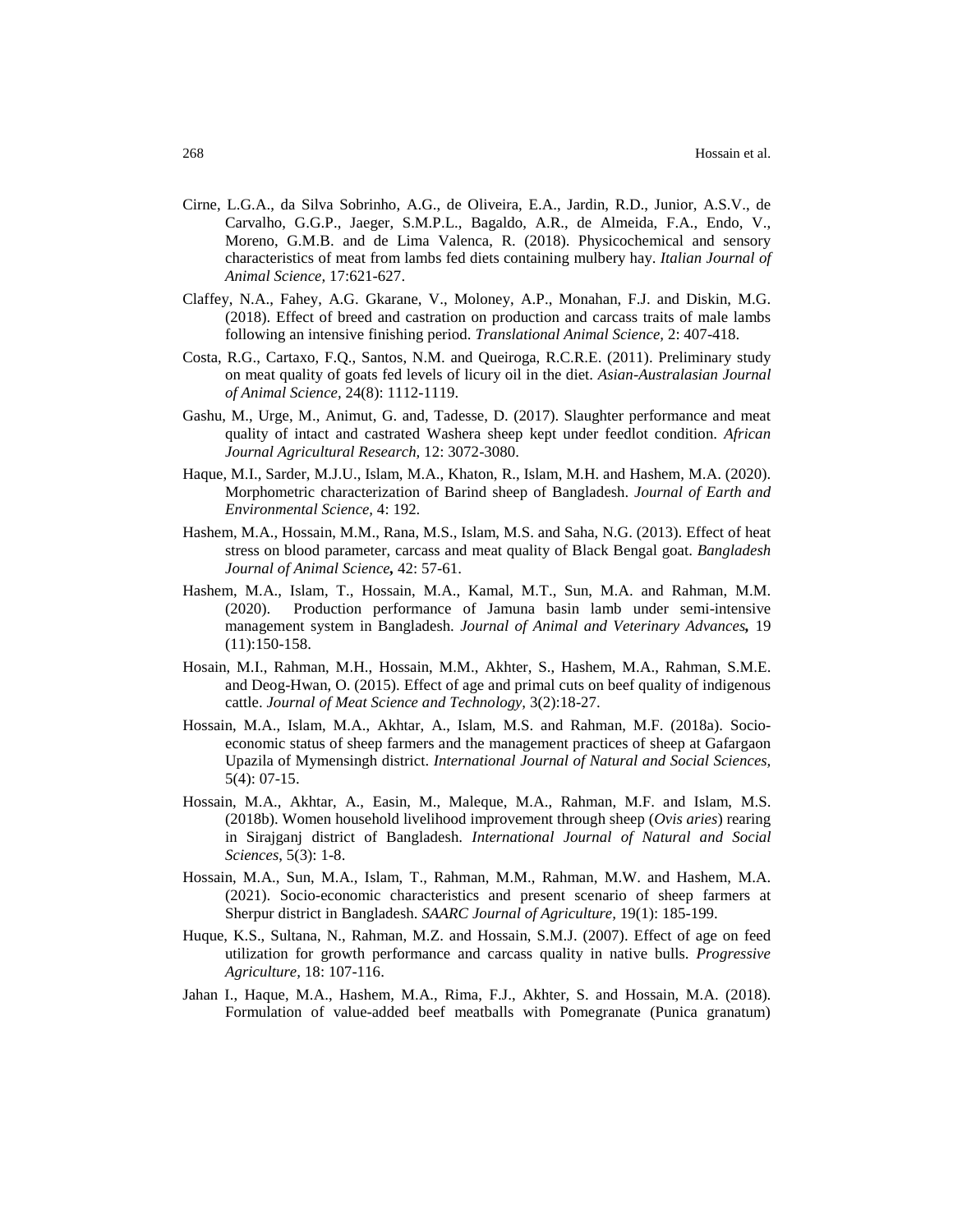extract as a source of natural antioxidant. *Journal of Meat Science and Technology,* 6(1):12-18.

- Kopuzlu, S., Esenbuga, N., Onenc, A., Macit, M., Yanar, M., Sadrettin Yuksel, S., Ozluturk, A. and Unlu, N. (2018). Effects of slaughter age and muscle type on meat quality characteristics of Eastern Anatolian Red bulls. *Archives Animal Breeding,* 61: 497-504.
- Mancini, R. and Hunt, M. (2005). Current research in meat color. Meat Science, 71:100-121.
- Moniruzzaman, M., Hashem, M.A., Akhter, S. and Hossain, M.M. (2002). Effect of different feeding systems on carcass and non-carcass parameters of Black Bengal goat. *Asian Australasian Journal of Animal Sciences,* 15(1): 61-65.
- Murshed, H.M., Sarker, M.A.H., Rahmana, S.M.E. and Hashem, M.A. (2014). Comparison of carcass and meat quality of Black Bengal goat and indigenous sheep of Bangladesh. *Journal of Meat Science and Technology,* 2: 63-67.
- Pethick, D.W., Hopkins, D.L., D'Souza, D.N., Thompson, J.M. and Walker, P.J. (2005). Effects of animal age on the eating quality of sheep meat. *Australian Journal of Experimental Agriculture,* 45: 491-498.
- Polidori, P., Pucciarelli, S., Gammertoni, N. and Polzonetti, V. (2017). The effect of slaughter age on carcass and meat quality of Fabrianese lambs. *Small Ruminant Research,* 155:12-15.
- Rahman, M.F., Iqbal, A., Hashem, M.A. and Adedeji, A.A. (2020). Quality assessment of beef using Computer Vision Technology. *Food Science of Animal Resources,* 40(6): 896-907.
- Rajkumar, V., Verma, A.K., Ramachandran, N. and Pal, S. (2017). Carcass traits and meat quality characteristics and fatty acid profile of Barbari goats as influenced by castration and slaughter age. *Indian Journal of Animal Science,* 87: 1149–1154.
- Rana, M.S., Hashem, M.A., Sakib, M.N. and Kumar, A. (2014). Effect of heat stress on blood parameter in indigenous sheep. *Journal of Bangladesh Agricultural University,* 12(1): 91-94.
- Rashid, M.M., Hossain, M.M., Azad, M.A.K. and Hashem, M.A. (2013). Long term cyclic heat stress influences physiological responses and blood characteristics in indigenous sheep. *Bangladesh Journal of Animal Science,* 42: 96-100.
- Saba, N.A., Hashem, M.A., Azad, M.A.K., Hossain, M.A. and Khan, M. (2018). Effect of bottle gourd leaf (*Lagenaria siceraria*) extract on the quality of beef meatball. *Bangladesh Journal of Animal Science,* 47(2): 105-113.
- Sarker, A.K., Amin, M.R., Hossain, M.A., Ali, M.S. and Hashem, M.A. (2017). Present status of organic sheep production in Ramgoti Upazila of Lakshmipur district. *Journal of Environmental Science and Natural Resources,* 10: 95-103.
- Sultana, N., Hossain, S.M.J., Chowdhury, S.A., Hassan, M.R. and Ershaduzzaman, M. (2010). Effect of age on intake, growth, nutrient utilization and carcass characteristics of castrated native sheep. *The Bangladesh Veterinary,* 27: 62-73.
- Sun, M.A., Hossain, M.A., Islam, T., Rahman, M.M., Hossain, M.M. and Hashem, M.A. (2020). Different body measurement and body weight prediction of Jamuna basin sheep in Bangladesh. *SAARC Journal of Agriculture,* 18(1): 183-196.